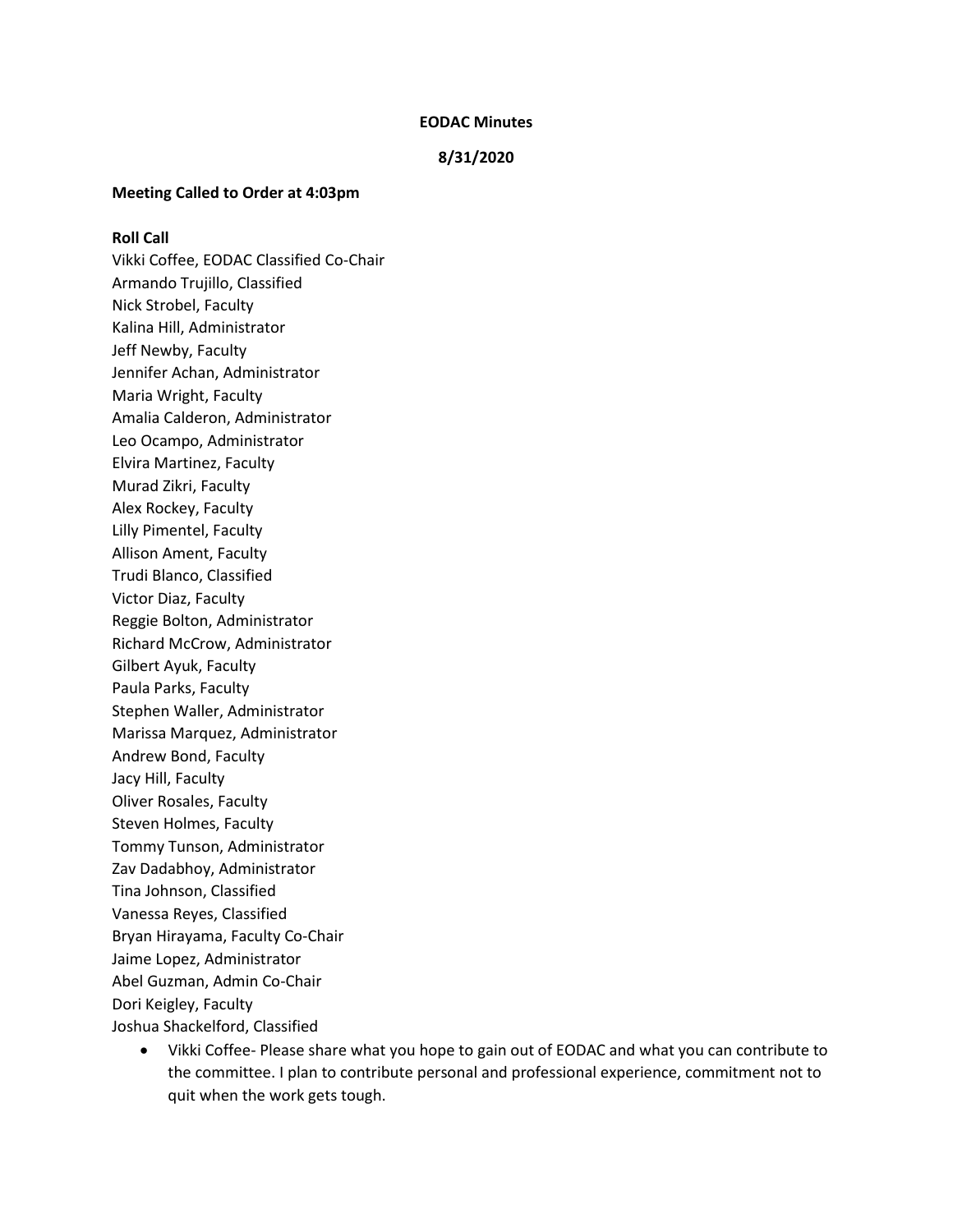- Armando Trujillo- hope to gain anything group shares with me, bring to the table experience
- Nick strobel- here as VP of academic senate, would like to work on improving staff recruitment, sitting on boards with president, and plans to contribute that way
- Kalina Hill- Hope to gain more invaluable information from everyone, making social justice a more active and relevant part of everything we do at BC, Military wife and immigrant and can contribute that way
- Jeff Newby- hoping to gain experience from group and hopes to help undo years of systemic racism.
- Jennifer Achan- Hope to gain from participation more communication, can contribute professionalism and perspective as a woman of color.
- Maria Wright- Hope to engage in conversations that embrace our willingness and our practices to onboard faculty of color, tools and support and network to support the resistance that will be faced from campus and external community.
- Amalia Calderon- Working with staff from different perspective aside from HR. Gather input from campus to bring to HR for recruitments, can contribute perspective of HR recruitments and take recommendations to DO to let them know what needs work.
- Leo Ocampo- take in information to apply to BC SW, able to provide different perspectives from different departments.
- Elvira Martinez- Serve very diverse population of student, would like to gain stronger understanding of diversity and how it plays a role on our campus. Would like to contribute by being more active in committee and provide perspective from DSPS and Adult Education.
- Murad Zikri- Would like to be part of the committee and new direction it has taken, would like EODAC to be the voice for any injustice happening.
- Alex Rockey- Faculty academic technology- would like to align the work of academic technology, would like to contribute practices from academic technology for equity minded practices.
- Lilly Pimentel- hope to continue getting insight on how we can be more inclusive, would like to support the committee and college
- Allison Ament- Contribute personal and professional experience to EODAC and gain knowledge.
- Trudy Blanco- Hopes to knowledge from each and everyone in the committee, would like to learn how diversity plays a role in operation of BC,
- Victor Diaz- paying back what was given to him, Continue to open doors for others
- Reggie Bolton- make equity and inclusion forefront of everything we do on campus. Contribute perspective as African American male working in higher education and going through the system as a student.
- Richard McCrow- trying to identify what systematic racism is and build courage for pointing it out. Can be embedded into traditions and processes. Represents in program review to help develop anti-racist culture at BC.
- Gilbert Ayuk- Hopes to contribute to discussion based on experience and from classroom level.
- Paula Parks- would like to build on initiatives started over the summer, will provide resources and experience as EMOJA coordinator.
- Stephen Waller- (visiting member)-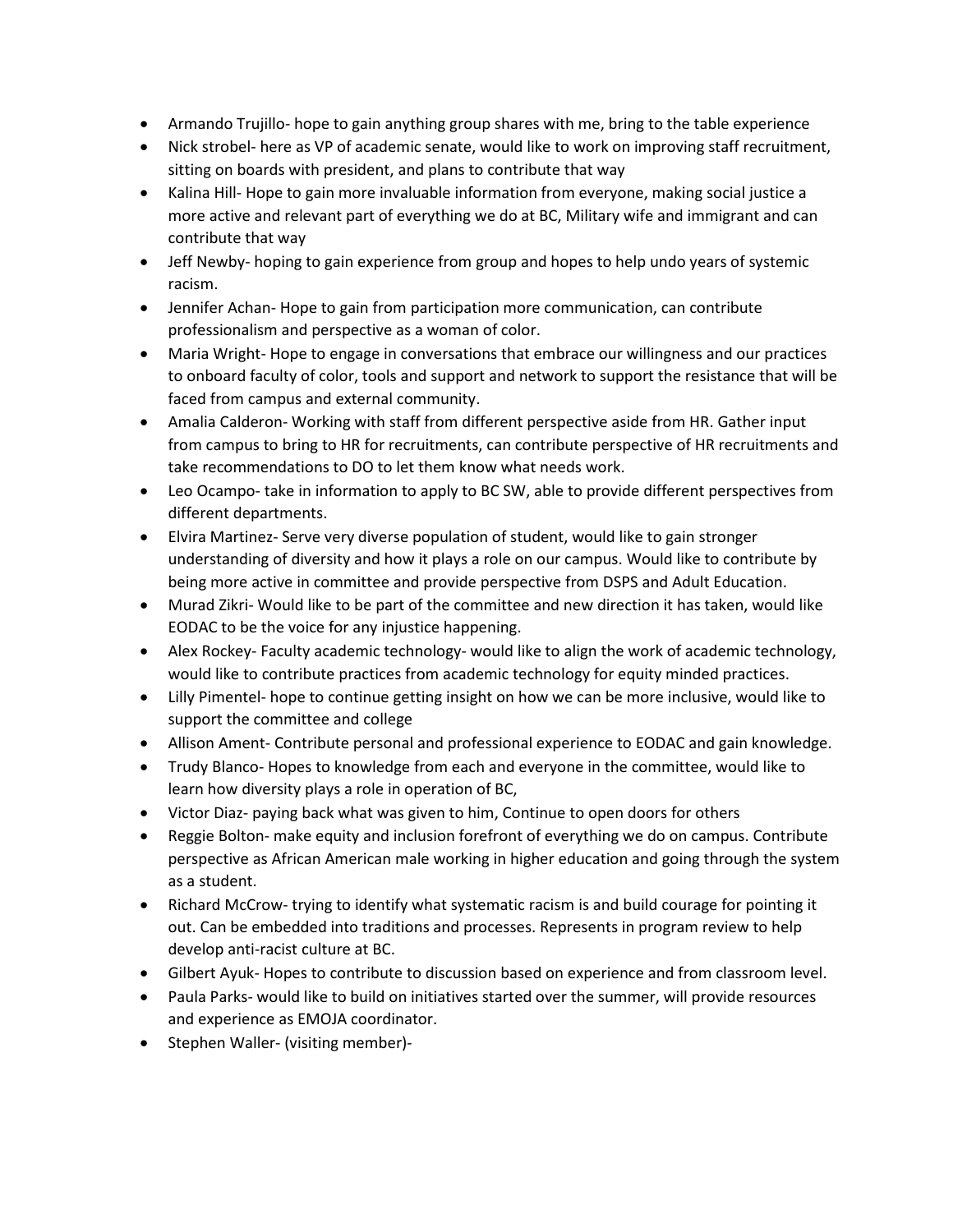- Marissa Marquez- would love for students and everyone working together to feel equal, be accepting, and learn by example, not needing to be invisible. Would love to build a true culture of inclusion, can contribute heart and honesty.
- Andrew Bond- has heard racial and discriminatory comments made towards rural students, comments made regarding race, sexuality, socio-economic background. Bring the energy and proponent of sensitivity training.
- Jacy Hill- Committed to the work and to learn to make changes for students and the campus community.
- Oliver Rosales- Excited about the EODAC work going on and look forward to aligning work as rural faculty lead.
- Steven Holmes- Provide support at the district level
- Tommy Tunson- Prior military, law enforcement, here to share his voice and experiences.
- Vanessa Reyes- Hopes to gain where EODAC left off last year, will contribute her time
- Bryan Hirayama- Hopes to gain different perspective, hopes to share with the district and sister colleges.
- Jaime Lopez- Support to move forward for the committee and students
- Abel Guzman- Can contribute knowledge on students of color, can contribute time and effort to move work forward

# **EODAC Summer Work Updates**

- Please review the charge document and provide comments and suggestions to us through the EODAC email by September  $7<sup>th</sup>$ . (Abel)
- This is a place for difficult conversations, we ask that conversations here do not leave committee unless approved. (Bryan)
- Working with Amalia and district to get EO budget amounts. (Bryan)
- Best practices for hiring out of state faculty, following up with HR to see if there is an actual policy (Bryan)
- Educator mentorship project- slide later showing the overlap and differences with faculty mentorship program (Bryan)
- Applicant tracking data for first fiscal year, July 1, 2019-june 30, 2020 (see data sheet attached). Contract academic is the tenure track faculty positions, shows ethnicity .60% American Indian or Alaskan, (review and include attached data sheet), there is also a non-disclose (Amalia)
- In total we had 10,000 applications, it shows different areas and where we are lacking in trying to be more diverse. White is number 1, Asian is number 2, Hispanic is number 3. (Amalia)
- About 50/50 for gender data (Amalia)
- From who is interviewed and who gets the position, there is a gap there. We find that underrepresented minorities are making It to second round interviews, but they are not getting or not accepting the positions (Bryan)
- How applicant tracking system works, is someone is under review by committee and second level, it does not let us review past work flows in their applications. (Amalia)
- Having trouble identifying where the different workflows are for individuals (Amalia)
- We can no longer wait for answers, we need answers to serve our students and our community lives depend on it. This is what it is and we cannot take no as an answer. (Bryan)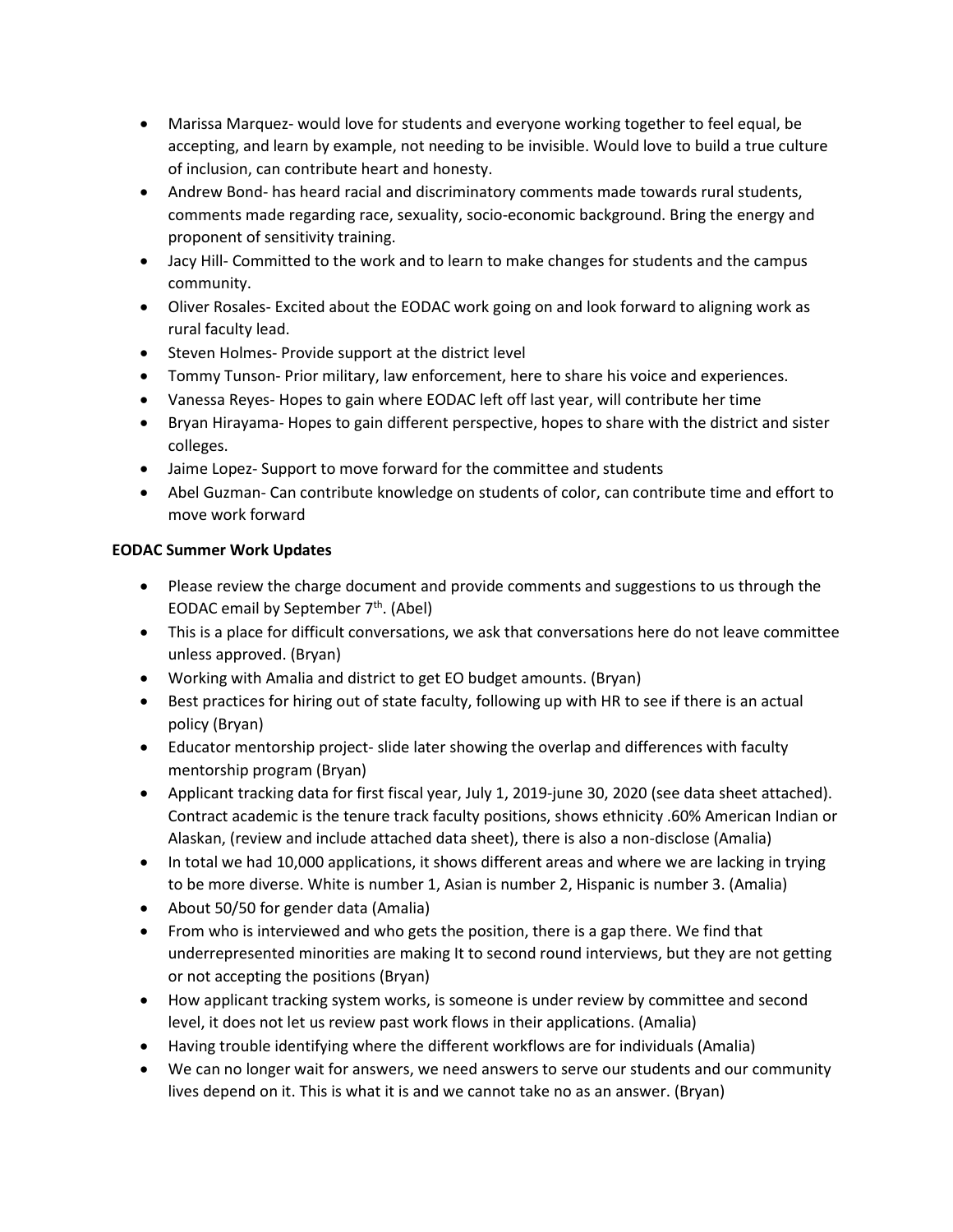### **Racial Equity and Commitments Oversight**

- This is initial meeting, thank you Amalia for takin the time and sharing, this summer EODAC was takes with the oversight, not the direction or specific work, but the oversight of racial equity commitments, we thought it was a good idea to break up equity commitments into subcommittees, meeting 2 Mondays per month (first and 3th Monday), first Monday is subcommittee and 3<sup>rd</sup> Monday is full committee (Abel)
- If you want to be part of subcommittee, email us and we will get more information out on subcommittees (Abel)
- Commitments #4, Tommy will help us lead that (Abel)
- What I have done is created a policing model, includes analogy of why there is distrust in LEA's, what I do in this training and what we have in Elumen, it has been put in and accepted, we will be one of the first CC in California to have transformational policing model. We will be adapting it for the firefighting programs, it starts with entire constitutional analysis, affirmative action analysis, talks about black analogy, BLM (philosophy, but not a way of life), We have to bring the discussion to the table and we cannot use code words anymore, safe communication zone in the class and students can bring questions forward (Tommy).
- Tommy and his team are leading the work on day-to-day, but if you would like to engage in the work and support, please let us know. (Abel)
- I would like to give shout out to Dr. Paula Park for being the not so silent cheerleader for this work and Vikki (Tommy)
- Thank you tommy for those kind words, I am here to support with any resources and voice I have (Paula Parks)
- Commitment #1: Making sure that black and latinx students are continuing and completing, saw a dip in English level completion on latinx students recently, what can we do? Working with Imelda, Steve and their teams to help these students. (Abel)
- Commitment #2: Changing minds, changing hearts, example is USC racial equity and diversity, 5 representatives from BC, next week topic will be racial equity in the classroom, whether you want to participant or want to be connected, make sure that the information is getting out to the college after they attend. (Abel)
- Commitment #3: Faculty and staff diversification project, 2 projects going on right now, there is some overlap, which will be covered by Bryan and Maria (Abel)
- Our program is focused on helping graduate students that are within the last year of their program, which are interested in teaching at CC with a fellowship, it is a 1 year commitment, they work with faculty mentor on best practices and pedagogy, second term, and they can apply for adjunct position. We had groups from UC Merced, USC, UCLA. Since Bryan and EODAC committee had already developed some tools to help folks in mentorship program, we have decided to include faculty mentees in those workshops. (Maria Wright)

# **Chat Window**

- o *From nick strobel to Everyone: 05:05 PM*
	- *In response to comment by Bryan about adjunct hiring out of state: I went through Board Policy 5H on adjunct hiring and Procedure 5H and there's nothing in there about geographic location from which to draw adjunct pools.*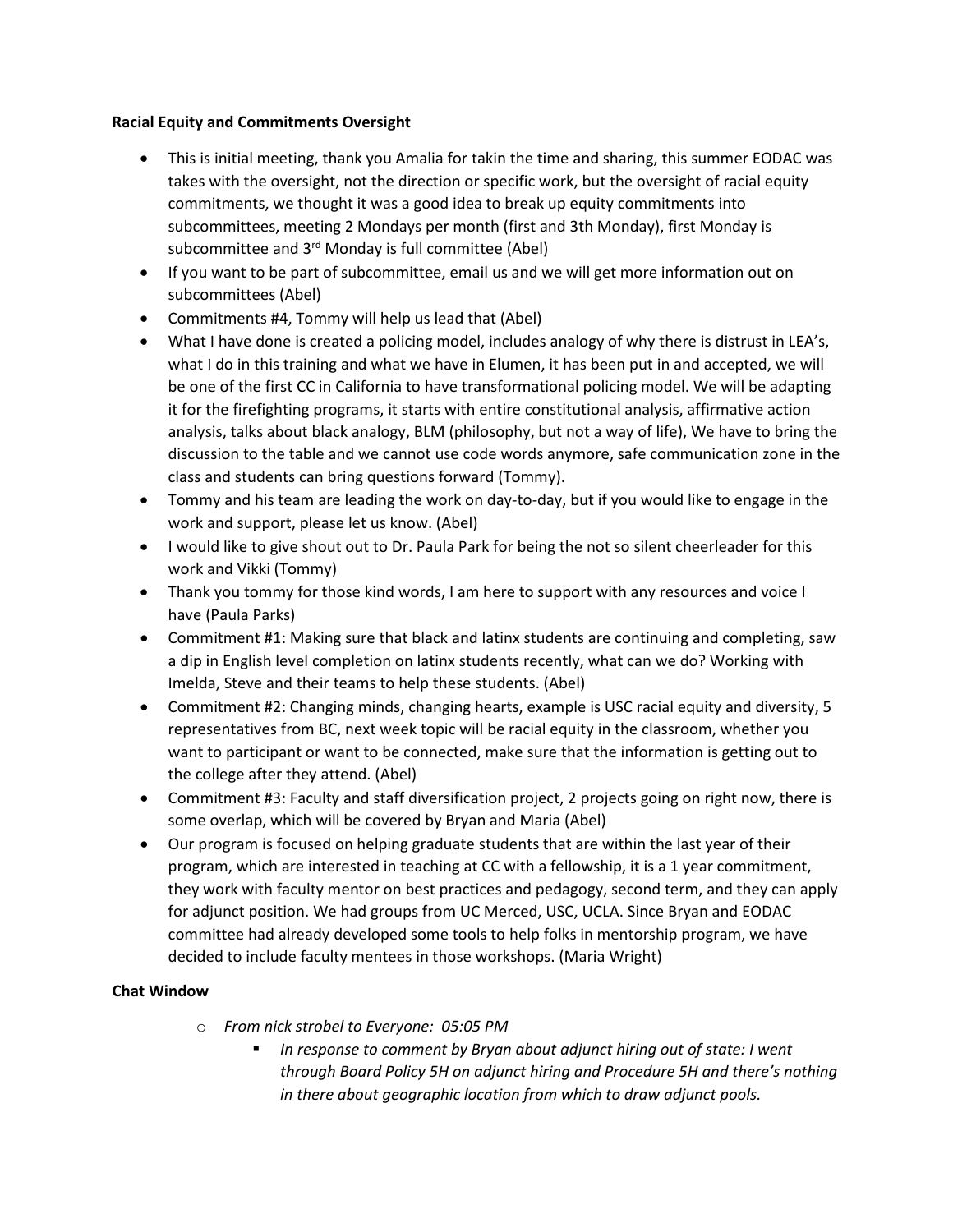- o *From Tommy Tunson to Everyone: 05:05 PM*
	- *Alex, please email me and let's start working together.*
- o *From oliver rosales to Everyone: 05:06 PM*
	- *Can you share that link Nick?*
- o *From nick strobel to Everyone: 05:07 PM*
	- *Go to https://www.kccd.edu/board-trustees/board-policy/board-policiesprocedures and click on section 5 about faculty hiring. Brings up a PDF doc that has internal links.*

### **Faculty Diversification and Mentorship Projects**

- These training are meant to make them more well-rounded applicants, giving back to employees that have given back to BC and helping shape to what it is, currently 15 employees have shown interest. (Bryan- see faculty diversification slide)
- I see that you are concentrating in adjunct and those going into teaching careers, you went into faculty, but you skipped administration, can I ask why you have skipped administration completely? (Jennifer Achan)
- At the completion of program, staff would be able to teach, administrators cannot teach based on current policy (Vikki)
- If someone wants to go from administration into teaching, everyone should have that opportunity (Jennifer Achan)

### **Chat Window**

- o *From Andrew Bond to Everyone: 05:13 PM*
	- *There may be union/contract issues with admin fulfilling faculty roles and being represented by CCA. Would be worth running by them.*

## **Presentation**

- Today is deadline for applying, but chairs will discuss it further (Bryan).
- There is a sense of urgency, not only from President, but from community, right now, our voices have been amplified, unfortunately the voices of some have been lost, but ours have been amplified (Bryan).
- I tried to bring up, that everywhere we turn this year to be confronted with these conversation, and if it is uncomfortable, continue until it gets comfortable. We expect the work to be serious, impactful and intentional. (Bryan)
- Deadline- feedback on charge document, by Monday, Sept  $7<sup>th</sup>$ . Email us top 2 subcommittee preferences by next week. We will not be meeting until the 23<sup>rd</sup>, subcommittee Monday, will continue communicating via email all the work happening. (Abel)
- I want to do Commitment #3 (Victor), do not want to give any options.
- One of the best things that I have heard today is that we will not gently ask, but will nudge, this is an opportune time for us to take action and make a meaningful difference, we cannot allow a repeat of the last 60 years (Zav).
- SGA resolution passed 2 years ago, SGA was vocal in demanding it and saw no change (Andrew Bond- see SGA resolution attached)